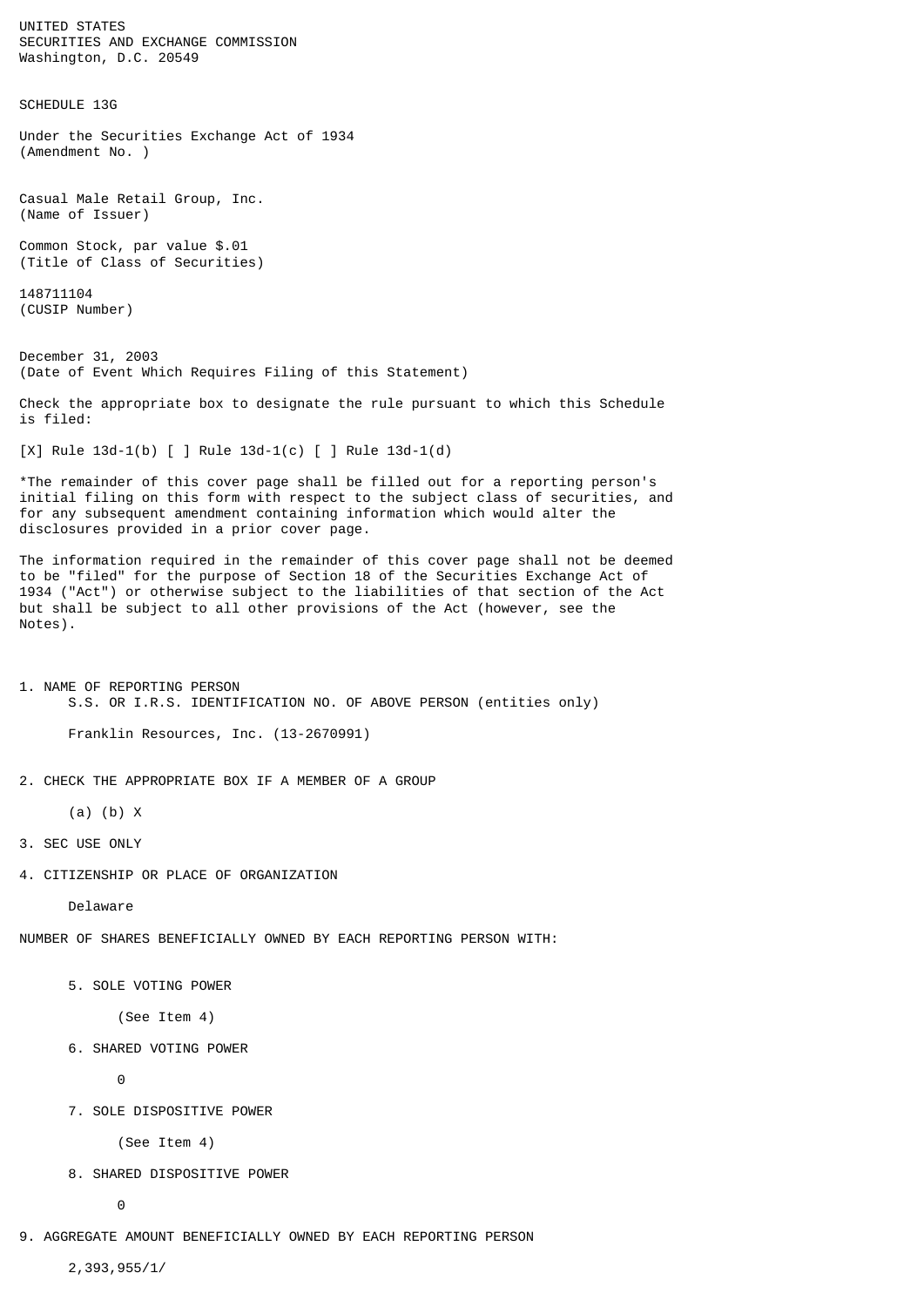- 10. CHECK IF THE AGGREGATE AMOUNT IN ROW (9) EXCLUDES CERTAIN SHARES [ ] 11. PERCENT OF CLASS REPRESENTED BY AMOUNT IN ROW 9 6.7% 12. TYPE OF REPORTING PERSON HC (See Item 4) - -------------------------- /1/ Includes 891,955 common shares that would result upon the conversion of 9,499,322 Convertible Bond Units (as computed under Rule 13(d)-3(d)(1)(i)). 1. NAME OF REPORTING PERSON S.S. OR I.R.S. IDENTIFICATION NO. OF ABOVE PERSON (entities only) Charles B. Johnson 2. CHECK THE APPROPRIATE BOX IF A MEMBER OF A GROUP (a) (b) X 3. SEC USE ONLY 4. CITIZENSHIP OR PLACE OF ORGANIZATION USA NUMBER OF SHARES BENEFICIALLY OWNED BY EACH REPORTING PERSON WITH: 5. SOLE VOTING POWER (See Item 4) 6. SHARED VOTING POWER 0 7. SOLE DISPOSITIVE POWER (See Item 4) 8. SHARED DISPOSITIVE POWER 0 9. AGGREGATE AMOUNT BENEFICIALLY OWNED BY EACH REPORTING PERSON 2,393,955/1/ 10. CHECK IF THE AGGREGATE AMOUNT IN ROW (9) EXCLUDES CERTAIN SHARES [ ] 11. PERCENT OF CLASS REPRESENTED BY AMOUNT IN ROW 9 6.7% 12. TYPE OF REPORTING PERSON HC (See Item 4) 1. NAME OF REPORTING PERSON S.S. OR I.R.S. IDENTIFICATION NO. OF ABOVE PERSON (entities only) Rupert H. Johnson, Jr.
	- 2. CHECK THE APPROPRIATE BOX IF A MEMBER OF A GROUP

(a) (b) X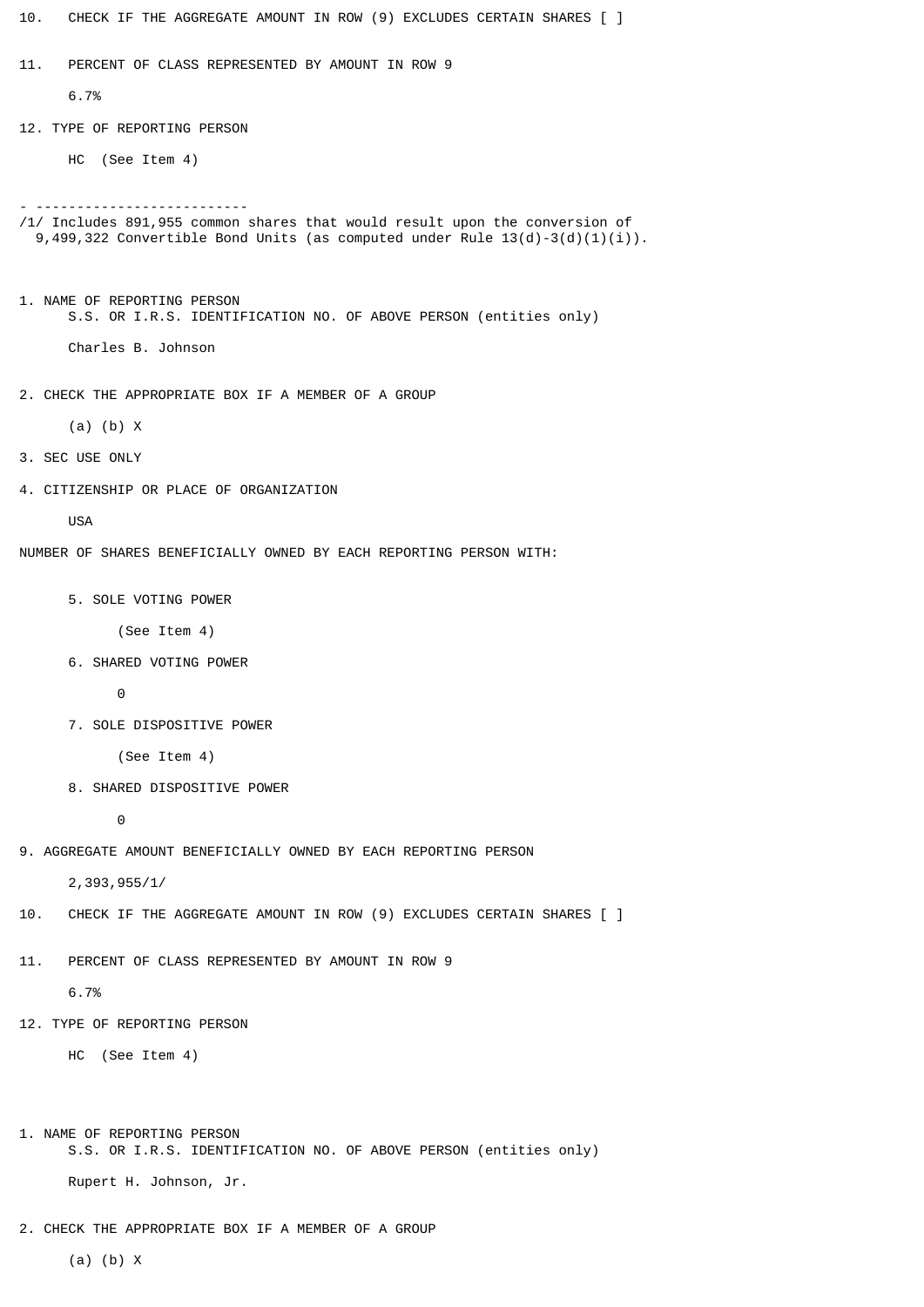- 3. SEC USE ONLY
- 4. CITIZENSHIP OR PLACE OF ORGANIZATION

USA

NUMBER OF SHARES BENEFICIALLY OWNED BY EACH REPORTING PERSON WITH:

5. SOLE VOTING POWER

```
 (See Item 4)
```
6. SHARED VOTING POWER

0

7. SOLE DISPOSITIVE POWER

(See Item 4)

8. SHARED DISPOSITIVE POWER

0

9. AGGREGATE AMOUNT BENEFICIALLY OWNED BY EACH REPORTING PERSON

2,393,955/1/

- 10. CHECK IF THE AGGREGATE AMOUNT IN ROW (9) EXCLUDES CERTAIN SHARES [ ]
- 11. PERCENT OF CLASS REPRESENTED BY AMOUNT IN ROW 9

6.7%

12. TYPE OF REPORTING PERSON

HC (See Item 4)

1. NAME OF REPORTING PERSON S.S. OR I.R.S. IDENTIFICATION NO. OF ABOVE PERSON (entities only)

Franklin Advisers, Inc.

2. CHECK THE APPROPRIATE BOX IF A MEMBER OF A GROUP

```
 (a) (b) X
```
- 3. SEC USE ONLY
- 4. CITIZENSHIP OR PLACE OF ORGANIZATION

California

NUMBER OF SHARES BENEFICIALLY OWNED BY EACH REPORTING PERSON WITH:

5. SOLE VOTING POWER

2,159,230 (See Item 4)

6. SHARED VOTING POWER

 $\Omega$ 

7. SOLE DISPOSITIVE POWER

2,159,230 (See Item 4)

8. SHARED DISPOSITIVE POWER

 $\Theta$ 

9. AGGREGATE AMOUNT BENEFICIALLY OWNED BY EACH REPORTING PERSON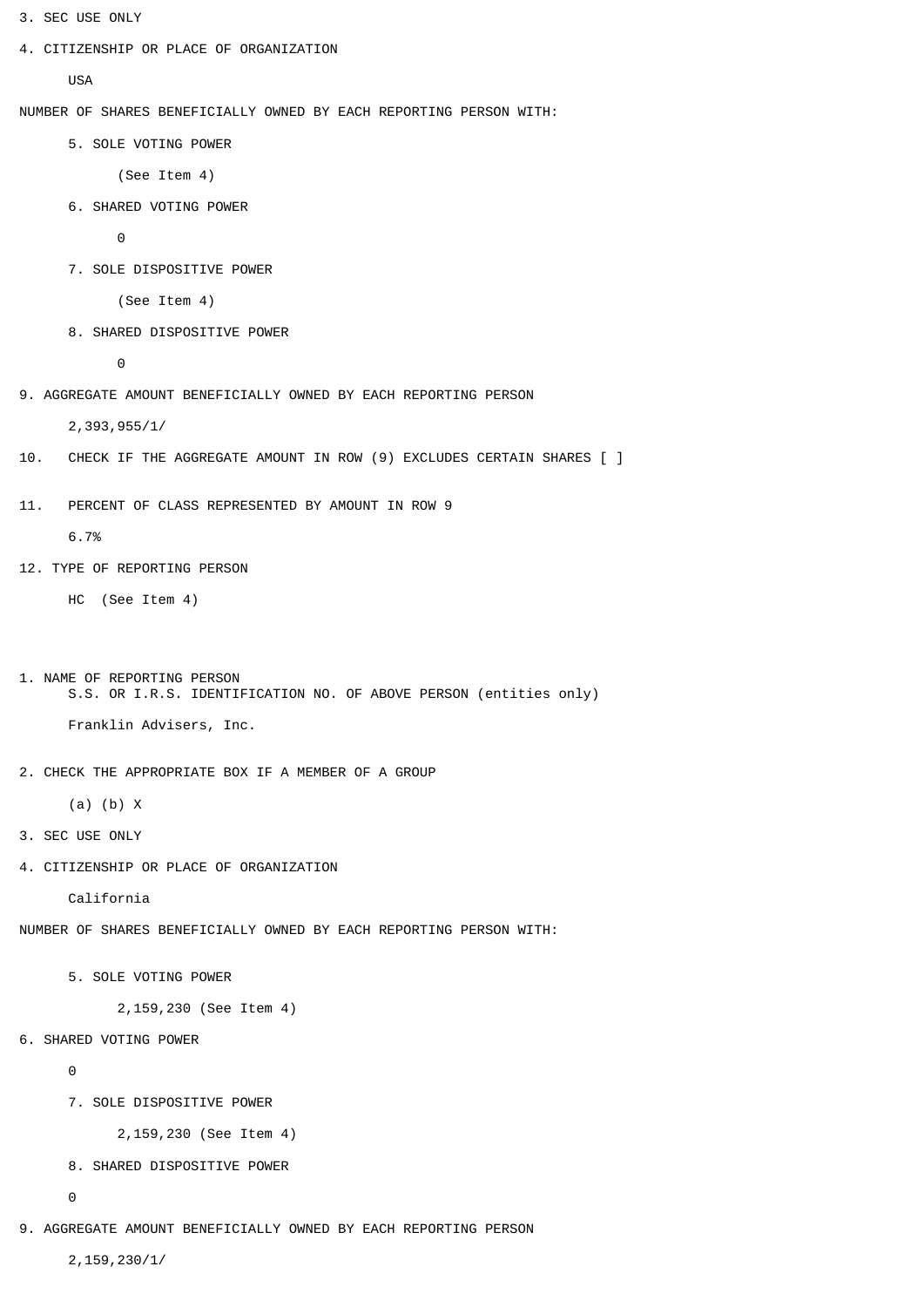10. CHECK IF THE AGGREGATE AMOUNT IN ROW (9) EXCLUDES CERTAIN SHARES [ ]

```
11. PERCENT OF CLASS REPRESENTED BY AMOUNT IN ROW 9
```
6.0%

12. TYPE OF REPORTING PERSON

```
TA
```
Item 1. (a) Name of Issuer:

Casual Male Retail Group, Inc.

(b) Address of Issuer's Principal Executive Offices:

 555 Turnpike Street Canton, MA 02021

Item 2.

(a) Name of Person Filing:

 (i): Franklin Resources, Inc. (ii): Charles B. Johnson (iii): Rupert H. Johnson, Jr. (iv): Franklin Advisers, Inc.

(b) Address of Principal Business Office:

 (i), (ii), (iii), and (iv): One Franklin Parkway San Mateo, CA 94403

(c) Place of Organization or Citizenship:

 (i): Delaware (ii) and (iii): USA (iv): California

(d) Title of Class of Securities:

Common Stock, par value \$.01

(e) CUSIP Number:

148711104

Item 3. This statement is filed pursuant to Rule 13d-1(b) or 13d-2 and the persons filing are: Franklin Resources, Inc., a parent holding company in accordance with Section 240.13d-1(b)1(ii)(G); Charles B. Johnson, a control person in accordance with Section 240.13d-1(b)1(ii)(G); Rupert H. Johnson, Jr., a control person in accordance with Section  $240.13d-1(b)1(ii)(G)$ ; and Franklin Advisers, Inc., an investment adviser in accordance with Section 240.13d- $1(b)1(i)$ (E). (Note: See Item 4)

Item 4. Ownership

The securities reported on herein are beneficially owned by one or more open or closed-end investment companies or other managed accounts which are advised by direct and indirect investment advisory subsidiaries (the "Adviser Subsidiaries") of Franklin Resources, Inc. ("FRI"). Such advisory contracts grant to such Adviser Subsidiaries all investment and/or voting power over the securities owned by such advisory clients. Therefore, such Adviser Subsidiaries may be deemed to be, for purposes of Rule 13d-3 under the Securities Exchange Act of 1934, the beneficial owner of the securities covered by this statement.

Beneficial ownership by investment advisory subsidiaries and other affiliates of FRI is being reported in conformity with the guidelines articulated by the SEC staff in Release No. 34-39538 (January 12, 1998) relating to organizations, such as FRI, where related entities exercise voting and investment powers over the securities being reported independently from each other. The voting and investment powers held by Franklin Mutual Advisers, LLC ("FMA"), formerly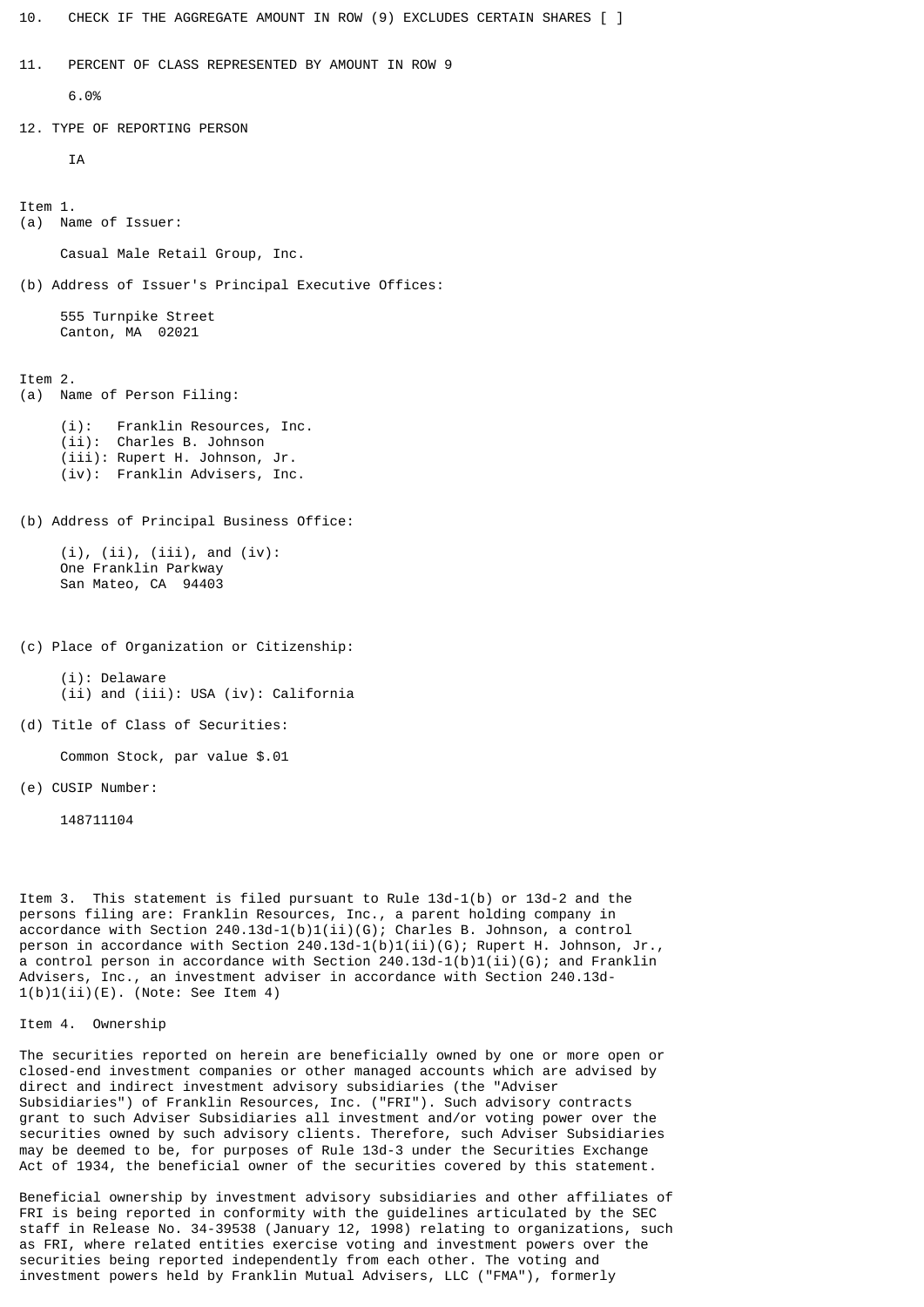Franklin Mutual Advisers, Inc., an indirect wholly owned investment advisory subsidiary of FRI, are exercised independently from FRI and from all other investment advisor subsidiaries of FRI (FRI, its affiliates and investment advisor subsidiaries other than FMA are collectively referred to herein as "FRI affiliates"). Furthermore, FMA and FRI internal policies and procedures establish informational barriers that prevent the flow between FMA and the FRI affiliates of information that relates to the voting and investment powers over the securities owned by their respective advisory clients. Consequently, FMA and the FRI affiliates are each reporting the securities over which they hold investment and voting power separately from each other.

Charles B. Johnson and Rupert H. Johnson, Jr. (the "Principal Shareholders") each own in excess of 10% of the outstanding Common Stock of FRI and are the principal shareholders of FRI. FRI and the Principal Shareholders may be deemed to be, for purposes of Rule 13d-3 under the 1934 Act, the beneficial owner of securities held by persons and entities advised by FRI subsidiaries. FRI, the Principal Shareholders and each of the Adviser Subsidiaries disclaim any economic interest or beneficial ownership in any of the securities covered by this statement.

FRI, the Principal Shareholders, and each of the Adviser Subsidiaries are of the view that they are not acting as a "group" for purposes of Section 13(d) under the 1934 Act and that they are not otherwise required to attribute to each other the "beneficial ownership" of securities held by any of them or by any persons or entities advised by FRI subsidiaries.

(a) Amount Beneficially Owned:

2,393,955/1/

(b) Percent of Class:

6.7%

- (c) Number of Shares as to which such person has:
	- (i) Sole power to vote or to direct the vote

Franklin Resources, Inc.: 0 Charles B. Johnson: 0 Rupert H. Johnson, Jr.: 0 Franklin Advisers, Inc.: 2,159,230 Fiduciary Trust Company International: 234,725

(ii) Shared power to vote or to direct the vote:

 $\Theta$ 

(iii) Sole power to dispose or to direct the disposition of

Franklin Resources, Inc.: 0 Charles B. Johnson: 0 Rupert H. Johnson, Jr.: 0 Franklin Advisers, Inc.: 2,159,230 Fiduciary Trust Company International: 234,725

(iv) Shared power to dispose or to direct the disposition of:

**0** 

Item 5. Ownership of Five Percent or Less of a Class If this statement is being filed to report the fact that as of the date hereof the reporting person has ceased to be the beneficial owner of more than five percent of the class of securities, check the following [].

#### Not Applicable

Item 6. Ownership of More than Five Percent on Behalf of Another Person

The clients of the Adviser Subsidiaries, including investment companies registered under the Investment Company Act of 1940 and other managed accounts, have the right to receive dividends from as well as the proceeds from the sale of such securities reported on in this statement.

Item 7. Identification and Classification of the Subsidiary Which Acquired the Security Being Reported on By the Parent Holding Company

> Franklin Advisers, Inc. 3(e) Fiduciary Trust Company International 3(b) (See also Item 4)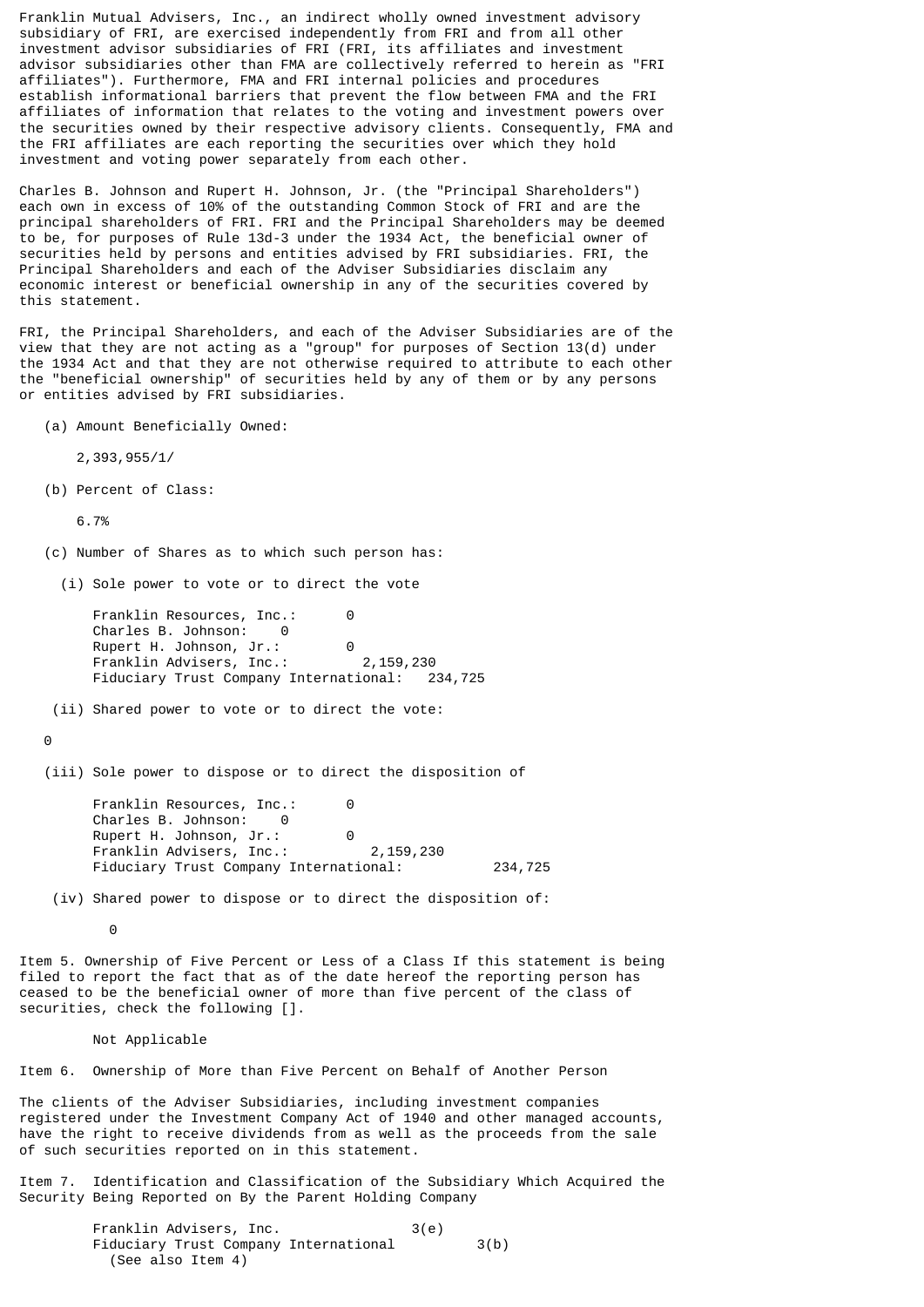Item 8. Identification and Classification of Members of the Group

Not Applicable (See also Item 4)

Item 9. Notice of Dissolution of Group

Not Applicable

## Item 10. Certification

By signing below, we certify that, to the best of our knowledge and belief, the securities referred to above were acquired in the ordinary course of business and were not acquired for the purpose of and do not have the effect of changing or influencing the control of the issuer of such securities and were not acquired in connection with or as a participant in any transaction having such purposes or effect.

This report shall not be construed as an admission by the persons filing the report that they are the beneficial owner of any securities covered by this report.

After reasonable inquiry and to the best of our knowledge and belief, we certify that the information set forth in this statement is true, complete and correct.

Dated: February 9, 2004

 Franklin Resources, Inc. Charles B. Johnson Rupert H. Johnson, Jr. Franklin Advisers, Inc.

By: /s/BARBARA J. GREEN

 ------------------- Barbara J. Green Vice President, Deputy General Counsel, and Secretary, Franklin Resources, Inc.

Attorney in Fact for Charles B. Johnson pursuant to Power of Attorney attached to this Schedule 13G

Attorney in Fact for Rupert H. Johnson, Jr. pursuant to Power of Attorney attached to this Schedule 13G

Secretary, Franklin Advisers, Inc.

## JOINT FILING AGREEMENT

In accordance with Rule 13d-1 (f)(1) under the Securities Exchange Act of 1934, as amended, the undersigned hereby agrees to the joint filing with each other of the attached statement on Schedule 13G and to all amendments to such statement and that such statement and all amendments to such statement is made on behalf of each of them.

IN WITNESS WHEREOF, the undersigned hereby execute this agreement on February 9, 2004.

Franklin Resources, Inc. Charles B. Johnson Rupert H. Johnson, Jr. Franklin Advisers, Inc.

By: /s/BARBARA J. GREEN ------------------- Barbara J. Green Vice President, Deputy General Counsel, and Secretary, Franklin Resources, Inc.

Attorney in Fact for Charles B. Johnson pursuant to Power of Attorney attached to this Schedule 13G